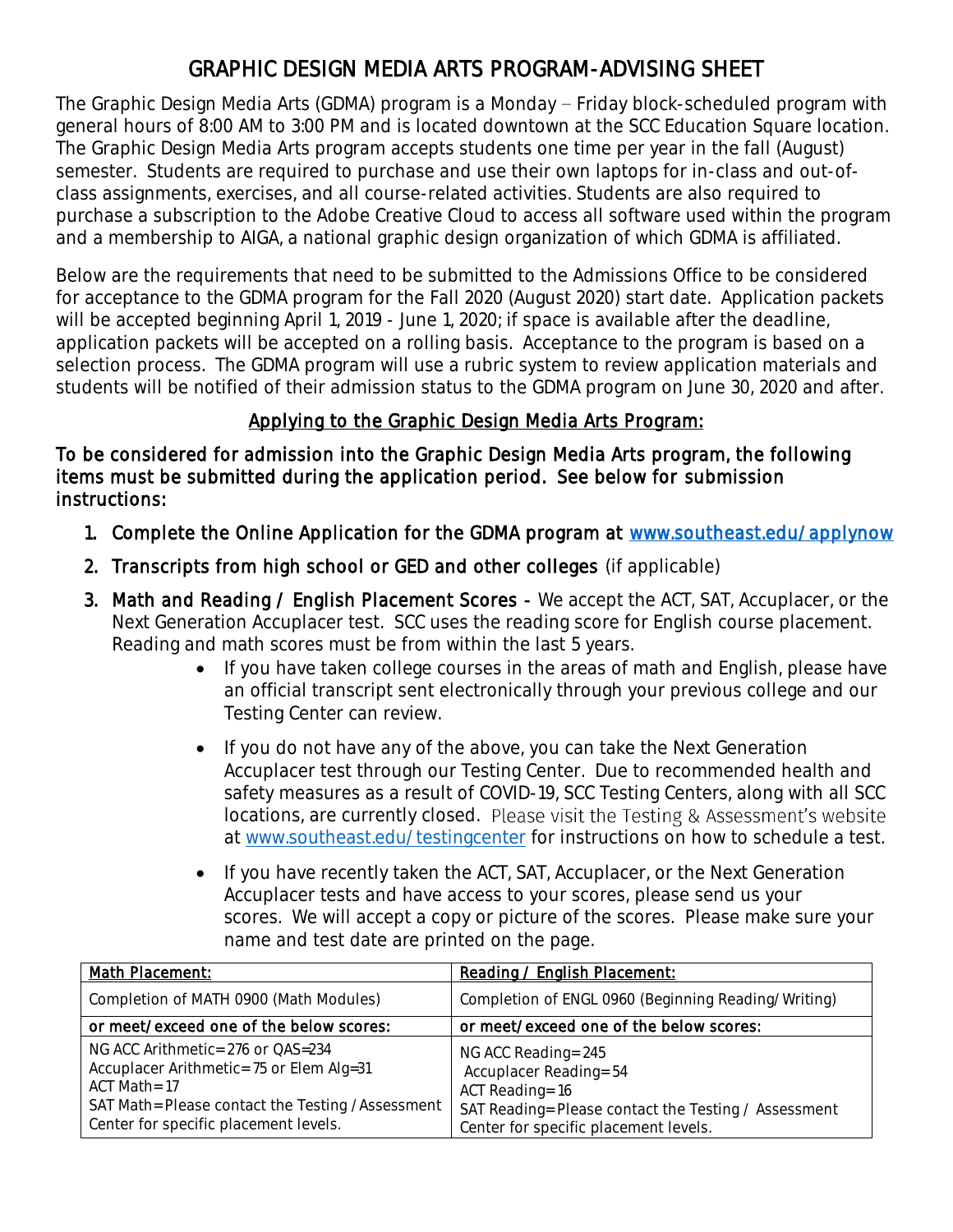- 4. Visual Awareness and Communication Assessment Due to the evolving COVID-19 situation, as of April 23, the decision has been made to waive the Visual Awareness and Communication Assessment requirement. For students that have already completed the Visual Awareness and Communication Assessment, please know that it will not be considered as part of the review of your application.
- 5. Portfolio Submission Submit a maximum of six (6) examples of your creative art work to the GDMA Applications Drop Box during the application period. The drop box link will be sent to you once an application has been received. The GDMA program will be looking for students who have an eye for and who can understand and communicate a message visually. Portfolio examples should include still life or other pencil drawings. The portfolio can also include digital art, design work, paintings, and photography that showcase an understanding of: Composition, Texture, Depth, Line, Light, Patterns/Shape, and Vantage Point.
- If you have any questions regarding the GDMA program, please contact Elizabeth Vornbrock, GDMA Program Chair, at [gdma@southeast.edu](mailto:gdma@southeast.edu) or the Admissions office at 402-437-2600.

\*This information was updated on 4/29/2020 and is subject to change. Please contact the Admissions office at 402-437-2600 with questions.

## ADDITIONAL INFORMATION:

**LAPTOP REQUIREMENT** – If accepted into the GDMA program, students are required to purchase an industry standard laptop for the GDMA program. Students may purchase either a PC or a Mac but they must meet the following specifications in order to run the software required for this program:

| Mac Specifications:                              | PC Specifications:                                     |
|--------------------------------------------------|--------------------------------------------------------|
| - Multicore Intel processor with 64-bit support  | - Intel Pentium 4 or AMD Athlon 64 Processor           |
| - Mac OS X v10.8, 10.9                           | (2 Ghz or faster)                                      |
| - 4 GB of RAM (8 GB recommended)                 | - Microsoft Windows 7 with Service Pack 1, Windows 8,  |
| - Minimum of 100 GB hard disk space              | or Windows 8.1                                         |
| - 1440 x 900 display or larger with 32-bit video | - At least 13-inch display                             |
| card                                             | - 4 GB of RAM (8 recommended)                          |
| - 7200-RPM hard drive                            | - Minimum of 100 GB hard disk space                    |
| - OpenGL 2.0-capable system                      | - 1280 x 1080 display or larger with 32-bit video card |
|                                                  | - 7200-RPM hard drive                                  |
|                                                  | - OpenGL 2.0-capable system                            |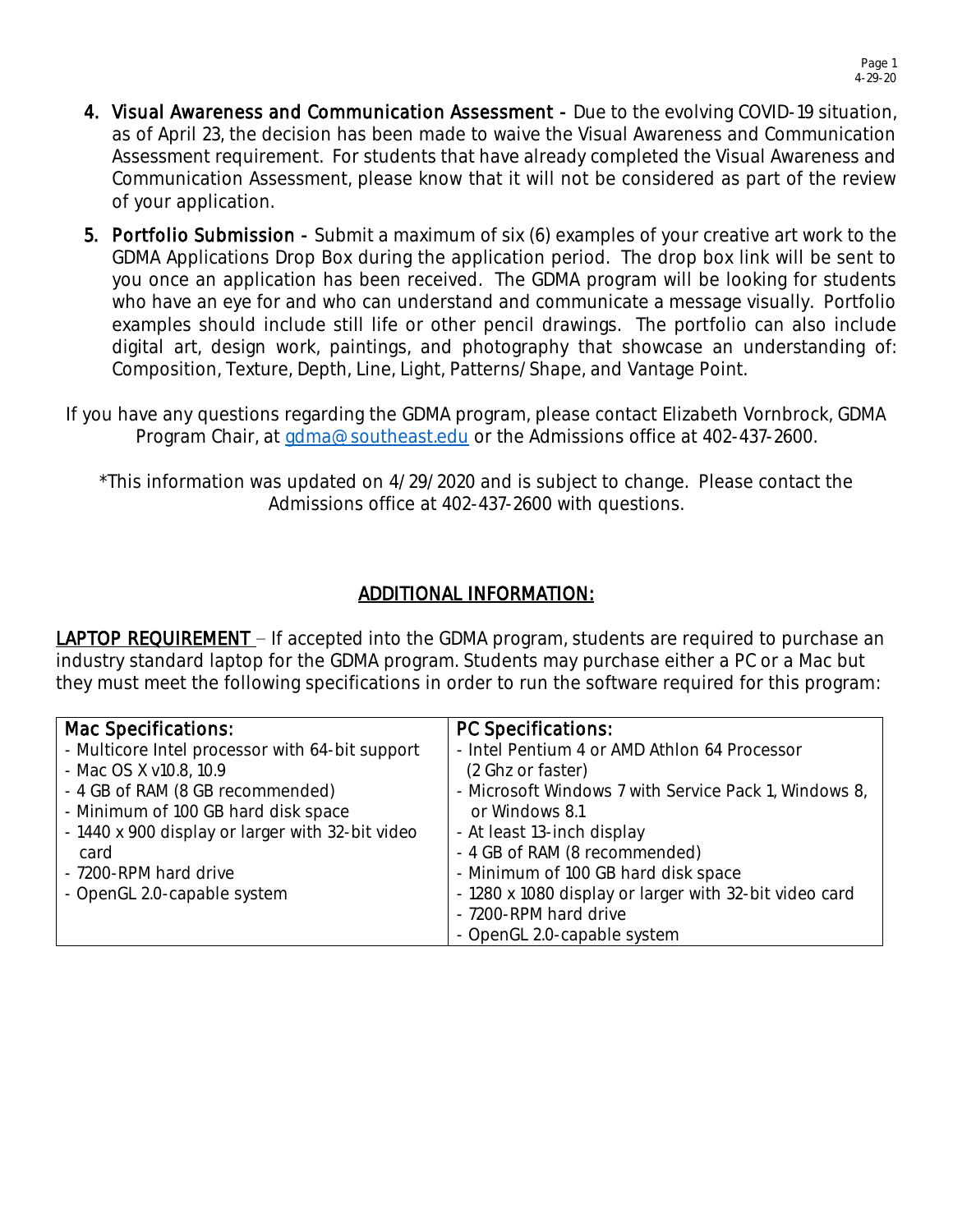### GENERAL EDUCATION REQUIREMENTS

Students are required to take 22.5 credit hours of general education requirements. Please work with your program advisor to select general education courses from each category, which will meet your program's graduation requirements. See the Graphic Design Media Arts pages in the 2019-2020 College Catalog for a predetermined list of required general education courses (page 131). All general education courses may be taken prior to the program start date.

| l One class from each area<br>below: |     |
|--------------------------------------|-----|
| <b>Oral Communications</b>           | 3.0 |
| Written Communications               | 3 0 |

See the Graphic Design Media Arts pages in the 2019-2020 College Catalog for a predetermined list of required general education courses (page 131).

| Three classes from the four areas below for a total of 9 credit hours: no two classes |     |
|---------------------------------------------------------------------------------------|-----|
| from the same area                                                                    |     |
| Critical Thinking & Problem Solving                                                   |     |
| <b>Global Awareness and Citizenship</b>                                               |     |
| Analytical, Quantitative, and Scientific Reasoning                                    |     |
| Career and Life Skills                                                                | 9.0 |

#### All GDMA classes require a C (2.0) or higher to progress through the program.

| Fall Semester - Year 1         |                  |      | <u> Fall Semester - Year 2</u> |                  |      |
|--------------------------------|------------------|------|--------------------------------|------------------|------|
| Drawing / Illustration I       | <b>GDMA 1120</b> | 2.5  | Interactive Design             | <b>GDMA 1457</b> | 2.0  |
| Introduction to Graphic Design | <b>GDMA 1122</b> | 2.5  | 3-D Package Design             | <b>GDMA 1460</b> | 2.0  |
| Typography I                   | <b>GDMA 1126</b> | 2.5  | Graphic Design Portfolio I     | <b>GDMA 2575</b> | 4.0  |
| Computer Graphics I            | <b>GDMA 1136</b> | 3.0  | Web Design III                 | <b>GDMA 2662</b> | 3.5  |
| GEN ED **                      |                  | 3.0  | GEN $ED$ <sup>**</sup>         |                  | 3.0  |
| GEN ED **                      |                  | 3.0  | GEN ED **                      |                  | 3.0  |
|                                |                  | 16.5 |                                |                  | 17.5 |
| Spring Semester - Year 1       |                  |      | Spring Semester - Year 2       |                  |      |
| Typography II                  | <b>GDMA 1230</b> | 2.5  | Professional Design Practices  | <b>GDMA 2595</b> | 2.0  |
| Computer Graphics II           | <b>GDMA 1234</b> | 3.0  | Graphic Design Portfolio II    | <b>GDMA 2664</b> | 4.5  |
| Publication Design             | <b>GDMA 1240</b> | 2.5  | Web Design IV                  | GDMA 2665        | 3.5  |
| Photography & Digital Imaging  | <b>GDMA 1356</b> | 3.0  | Internship in Graphic Design   | <b>GDMA 2900</b> | 1.5  |
| Web Design I                   | <b>GDMA 1485</b> | 4.0  | GEN ED **                      |                  | 3.0  |
|                                |                  | 15.0 |                                |                  | 14.5 |
| Summer Semester - Year 1       |                  |      |                                |                  |      |
| Design Portfolio Development   | <b>GDMA 1455</b> | 3.5  | TOTAL:                         |                  | 74   |
| Corporate Identity Design      | <b>GDMA 1465</b> | 3.5  |                                |                  |      |
| Web Design II                  | <b>GDMA 2567</b> | 3.5  |                                |                  |      |
|                                |                  | 10.5 |                                |                  |      |